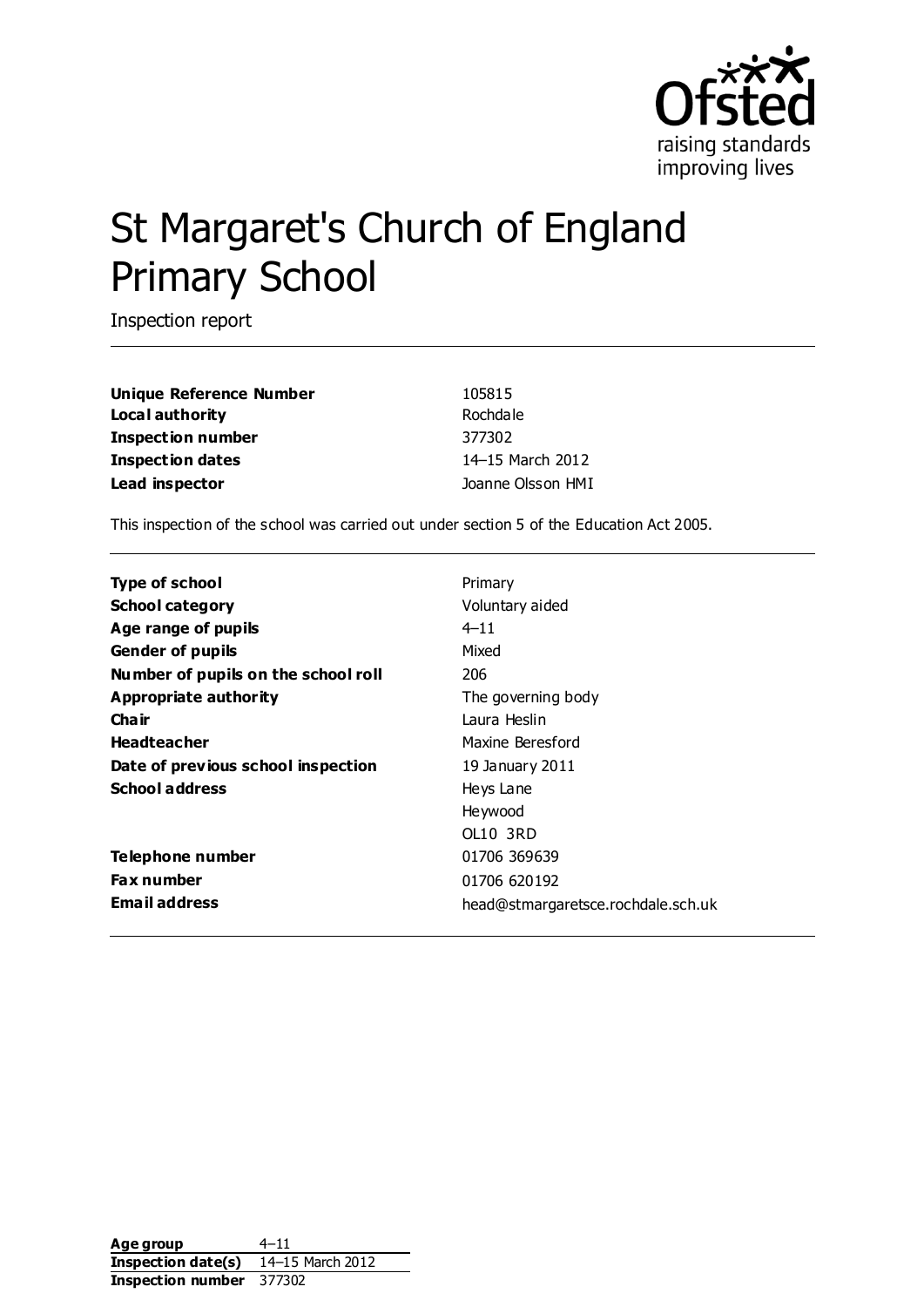

You can use Parent View to give Ofsted your opinion on your child's school. Ofsted will use the information parents and carers provide when deciding which schools to inspect and when.

You can also use Parent View to find out what other parents and carers think about schools in England. You can visit [www.parentview.ofsted.gov.uk,](file:///C:/jolsson/AppData/jolsson/AppData/Local/Microsoft/Windows/Temporary%20Internet%20Files/Content.IE5/B9MX3V6B/www.parentview.ofsted.gov.uk) or look for the link on the main Ofsted website: [www.ofsted.gov.uk](file:///C:/jolsson/AppData/jolsson/AppData/Local/Microsoft/Windows/Temporary%20Internet%20Files/Content.IE5/B9MX3V6B/www.ofsted.gov.uk)

The Office for Standards in Education, Children's Services and Skills (Ofsted) regulates and inspects to achieve excellence in the care of children and young people, and in education and skills for learners of all ages. It regulates and inspects childcare and children's social care, and inspects the Children and Family Court Advisory Support Service (Cafcass), schools, colleges, initial teacher training, work-based learning and skills training, adult and community learning, and education and training in prisons and other secure establishments. It assesses council children's services, and inspects services for looked after children, safeguarding and child protection.

Further copies of this report are obtainable from the school. Under the Education Act 2005, the school must provide a copy of this report free of charge to certain categories of people. A charge not exceeding the full cost of reproduction may be made for any other copies supplied.

If you would like a copy of this document in a different format, such as large print or Braille, please telephone 0300 123 4234, or email [enquiries@ofsted.gov.uk](mailto:enquiries@ofsted.gov.uk)

You may copy all or parts of this document for non-commercial purposes, as long as you give details of the source and date of publication and do not alter the information in any way.

To receive regular email alerts about new publications, including survey reports and school inspection reports, please visit our website and go to 'Subscribe'.

Piccadilly Gate Store Street Manchester M1 2WD

T: 0300 123 4234 Textphone: 0161 618 8524 [enquiries@ofsted.gov.uk](mailto:enquiries@ofsted.gov.uk) [www.ofsted.gov.uk](http://www.ofsted.gov.uk/)



© Crown copyright 2012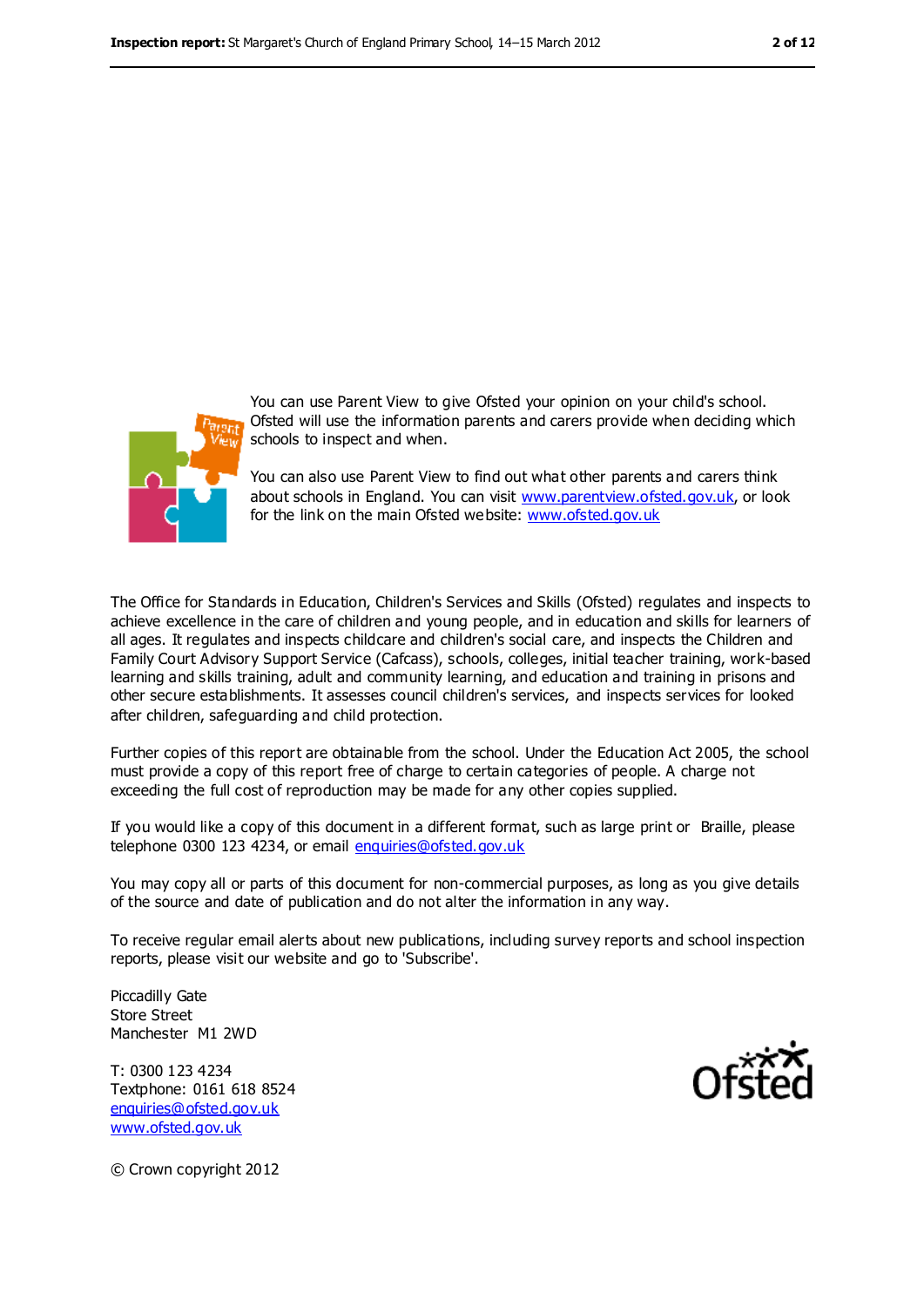# **Introduction**

Inspection team

Joanne Olsson Clare Henderson Her Majesty's Inspector Additional inspector

This inspection was carried out with two days' notice. Inspectors observed teaching and learning in 12 lessons led by seven teachers. Two of these lessons were joint observations with the headteacher. Inspectors also made several shorter visits to classrooms to observe the teaching of reading. Inspectors observed pupils at play and during lunchtime and heard pupils read. Meetings were held with staff, different groups of pupils, representatives of the governing body, the local authority, and senior leaders and managers. Inspectors took account of the responses to the online questionnaire (Parent View) in planning the inspection. Inspectors observed the school's work and looked at a range of documentation, including arrangements for safeguarding, information about pupils' attainment and progress, and pupils' books. They considered the responses to questionnaires from staff, pupils and 35 parents and carers.

# **Information about the school**

This is a smaller than average primary school. Most pupils are of White British heritage. The number of pupils from minority ethnic groups is lower than that found nationally but is increasing year on year. Few pupils speak English as an additional language. The proportion of pupils known to be eligible for free school meals is much higher than that found nationally. The proportion of disabled pupils and those with special educational needs is above the national average. More pupils move into and out of the school throughout the academic year than in other schools. The school meets the government floor standard, which sets the minimum expectations for attainment and progress. The school has received Healthy Schools status and the Activemark Award. The school houses a privately run preschool nursery, which is subject to a separate inspection. The latest report is available on the Ofsted website.

When the school was inspected in January 2011 its overall effectiveness was judged inadequate and it was given a notice to improve. Significant improvement was required in relation to pupils' attainment and achievement. A monitoring inspection took place in September 2011 and found that the school was making satisfactory progress in addressing the areas for improvement.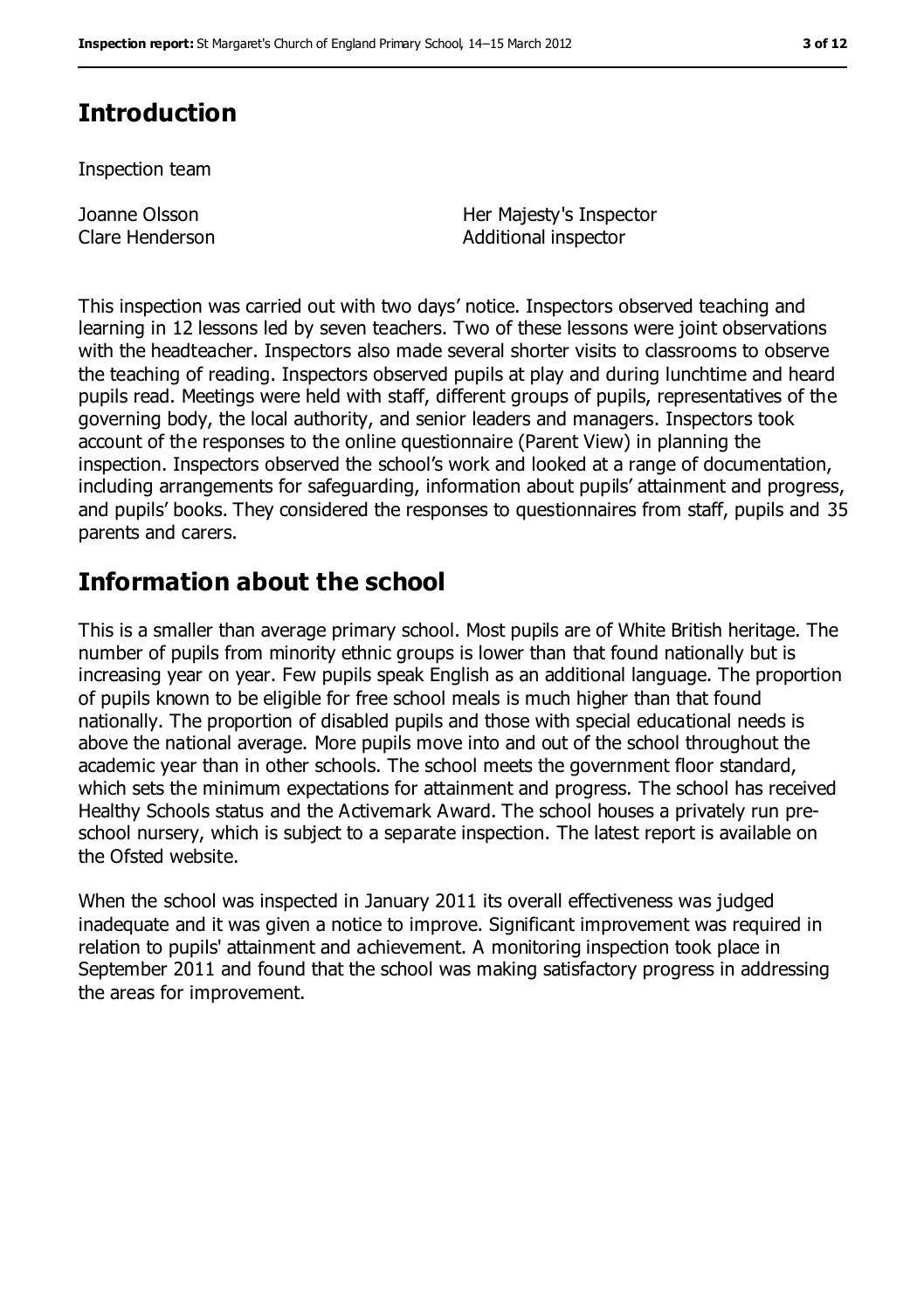**Inspection grades: 1 is outstanding, 2 is good, 3 is satisfactory and 4 is inadequate** Please turn to the glossary for a description of the grades and inspection terms

# **Inspection judgements**

| <b>Achievement of pupils</b>          |  |
|---------------------------------------|--|
| <b>Quality of teaching</b>            |  |
| <b>Behaviour and safety of pupils</b> |  |
| <b>Leadership and management</b>      |  |

## **Key Findings**

In accordance with section 13 (5) of the Education Act 2005, Her Majesty's Chief Inspector is of the opinion that the school no longer requires significant improvement.

- This satisfactory school is improving quickly because of strong leadership and a shared determination to succeed. The 'welcome to our friendly school!' notice that greets visitors captures the strength of this harmonious school where every pupil is known and cared for as an individual. The overall effectiveness of the school is not good because pupils' progress is not consistently good enough to raise attainment levels to the national average. Most parents and carers would recommend this school to others.
- From low starting points pupils make satisfactory progress to reach attainment levels which are below the national average by the end of Year 6. Nevertheless, pupils' attainment is improving quickly because previous underachievement has been successfully tackled and more pupils are making good progress. Pupils' achievement in writing has improved considerably, but their achievement in reading is weaker. Disabled pupils and pupils with special educational needs do not always make good progress because the expectations for this group are sometimes too low.
- Teaching over time is satisfactory. Nonetheless, it is improving quickly so that good teaching is the norm rather than the exception. However, some inconsistencies remain between classes and subjects. All teaching is characterised by lively, well-planned lessons which promote pupils' enjoyment of learning.
- **Pupils' behaviour has improved over time because the strategies for promoting good** behaviour are consistently applied. Pupils' courteous and respectful behaviour makes a positive contribution to their safety and learning. Pupils have a good understanding of different types of bullying and they have confidence in the school's systems to tackle any incidents of harassment.
- Rapid improvement since the previous inspection is a result of effective leadership. The leadership of teaching and the management of performance are good because monitoring activities are rigorous and lead to precise feedback and appropriate professional development.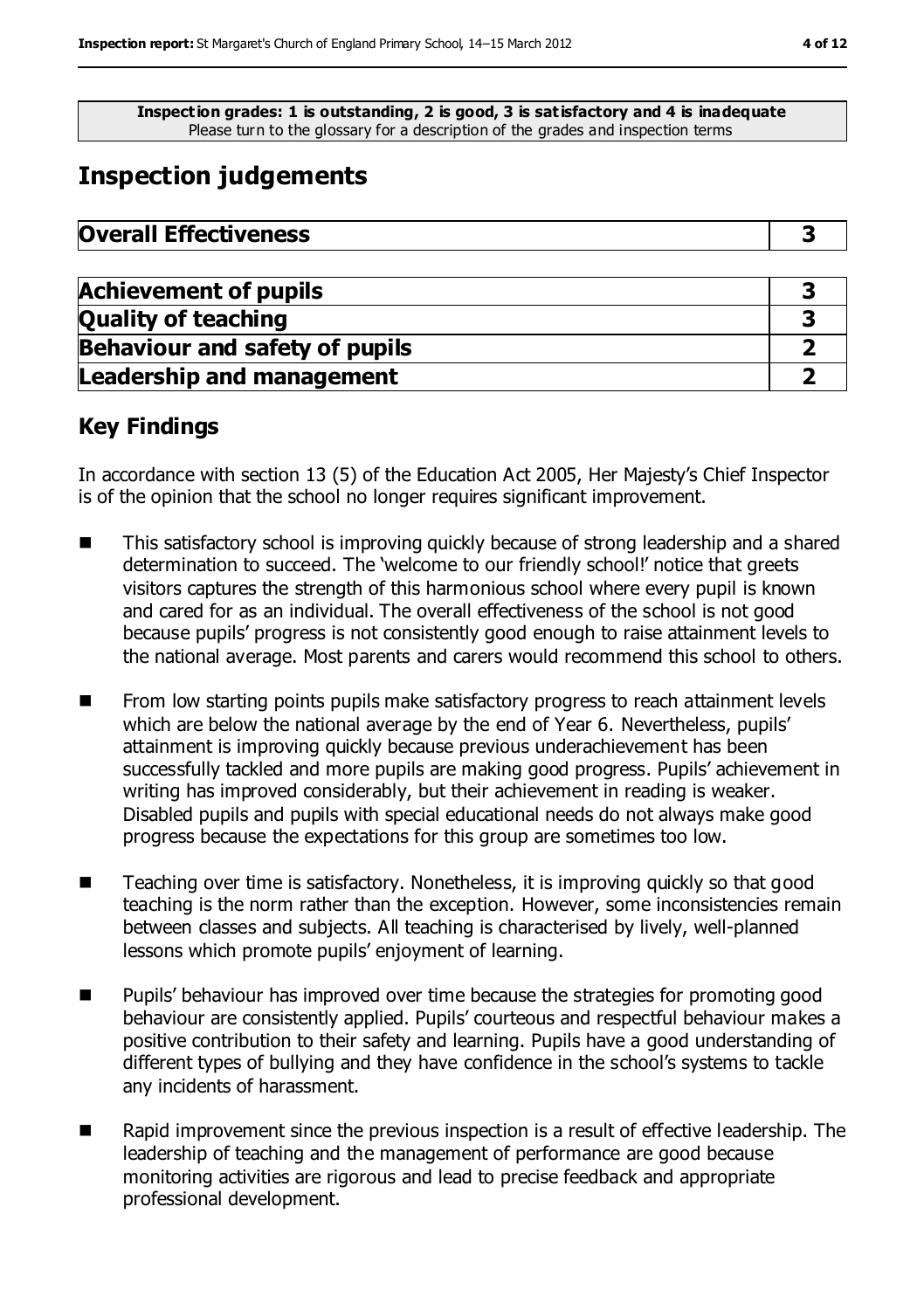School's whose overall effectiveness is judged satisfactory may receive a monitoring visit by an Ofsted inspector before their next section 5 inspection.

## **What does the school need to do to improve further?**

- Improve pupils' achievement, particularly in reading, so that pupils make consistently good progress and reach national attainment levels by:
	- ensuring reading has an equally high profile as writing across the school and is consistently taught well in all classrooms
	- ensuring pupils have greater opportunities to read for purpose and pleasure across the curriculum
	- accelerating the progress of disabled pupils and pupils with special educational needs by raising adults' expectations of what this group can achieve.
- Raise the quality of teaching to match the best in the school by:
	- embedding the successful strategies in place since the previous inspection and eradicating inconsistencies between classes and subjects
	- ensuring all teachers clearly model new learning and use questions more effectively to enable pupils to make greater gains in their learning.

## **Main Report**

#### **Achievement of pupils**

Pupils enjoy their learning. They approach tasks with enthusiasm and are keen to succeed. In a Year 5 information, communication and technology lesson pupils displayed exceptional attitudes to learning as they worked together to produce an animation film. In using the equipment to capture hundreds of shots they showed great skills, confidence and perseverance. In a Year 6 mathematics lesson pupils were absorbed in finding out if their fraction was bigger or smaller than their partner's. Pupils thoroughly enjoyed the competitive nature of the task but played fairly and were willing to support their partner if they were unsure about the calculation. Activities such as these develop pupils' creativity, resilience and a real love of learning.

The overwhelming majority of parents and carers feel their child is making good progress at the school. Inspection evidence shows achievement is improving but is satisfactory over time. Children enter the school with skills and knowledge that are much lower than those expected for their age. They get off to a flying start in the Early Years Foundation Stage but by the time they enter Year 1 what they know and what they can do is still much lower than average. Published data for 2011 show pupils make satisfactory progress from this point to reach attainment levels which are below the national average by the end of Year 6. Nonetheless, pupils' attainment has risen since the previous inspection and in 2011 more pupils reached the average levels in English and mathematics than in previous years. School-based data show attainment across the school is steadily rising. Scrutiny of pupils' work and lesson observations confirm this. Consequently, most pupils' attainments, particularly those in Key Stage 2, are much closer to age-related expectations. This is because almost all pupils are making at least satisfactory progress from their starting points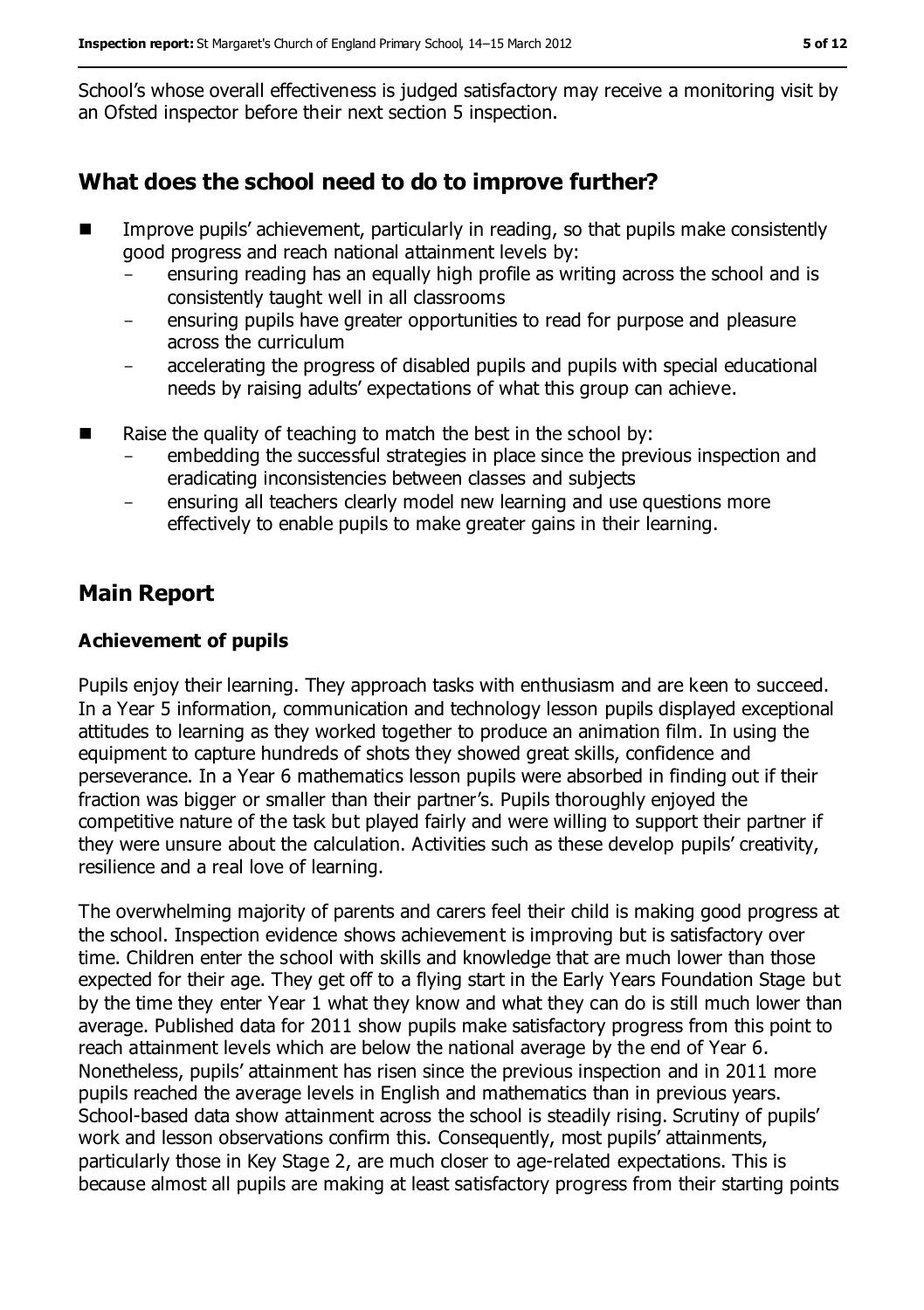and many pupils are making accelerated progress. Previous underachievement is being firmly eradicated so that pupils are achieving as well as other pupils nationally.

Although the attainment of pupils known to be eligible for free school meals is lower than average by the end of Years 2 and 6, they are making good progress from their starting points. Consequently, achievement gaps for this group are closing quickly. Disabled pupils and pupils with special educational needs make satisfactory progress overall, although their attainment is much lower than that of other pupils in the school. These pupils do not always make good progress because the expectations of what they can achieve are sometimes too low. More-able pupils make good progress because the challenge they receive is well matched to their capabilities.

Pupils make strong progress in writing. This is because they have many opportunities to write at length over a range of subjects. Pupils' achievement in mathematics is improving year on year because pupils' basic skills are consistently built on as they move from class to class. Achievement in reading, although improving, is relatively weaker. Pupils' attainment in reading by the end of Key Stage 1 and the by the time they leave Year 6 is lower than the national average and fewer pupils make better than expected progress in this subject. This is because pupils are not always able to read for sustained periods of time either independently or to an adult on a regular enough basis. In some classes pupils are able to read for purpose and pleasure across the curriculum, but this is not consistent across the school. Pupils' communication skills are well developed because they have ample opportunities to work in small groups and to take part in role-play and drama activities.

#### **Quality of teaching**

Most parents, carers and pupils say teaching at the school is good. Teaching has improved considerably since the school was previously inspected. Consequently, much is now good and some is exceptional. Although most of the teaching observed during the inspection was of good quality, evidence confirms teaching is satisfactory over time. This is because the improvements to teaching have not had enough time to embed and enable all pupils to make good progress from their starting points. Furthermore, pupils' books and school-based data show some inconsistencies which indicate teaching is not always good on a day-to-day basis in all classes and subjects. Teachers use assessment information well so activities meet the needs of most pupils and they pay due attention to basic skills so gaps in learning are closing. In the most effective lessons teachers offer precise explanations and model new learning well. However, this is not consistent in all classes. Occasionally, teachers' questions do not move pupils' learning on quickly enough.

The teaching of early reading is secure because skills are systematically taught. Recent improvements mean reading has a higher profile in the school and all teachers are striving to develop pupils' comprehension skills as well as their reading fluency. However, inconsistencies between classes mean these strategies are having varied success. Overall, the teaching of reading lacks the secure, systematic approach evident in writing and mathematics. Improved teaching is underpinned by a creative curriculum. An appropriate focus on basic skills is balanced with a broad range of imaginative opportunities. As a result, teachers plan lively lessons which capture pupils' interest and motivate them to learn. For example, Year 2 pupils bubbled with excitement when they found an empty dragon's egg on the playground. Teaching effectively promotes pupils' strong spiritual, moral, social and cultural development.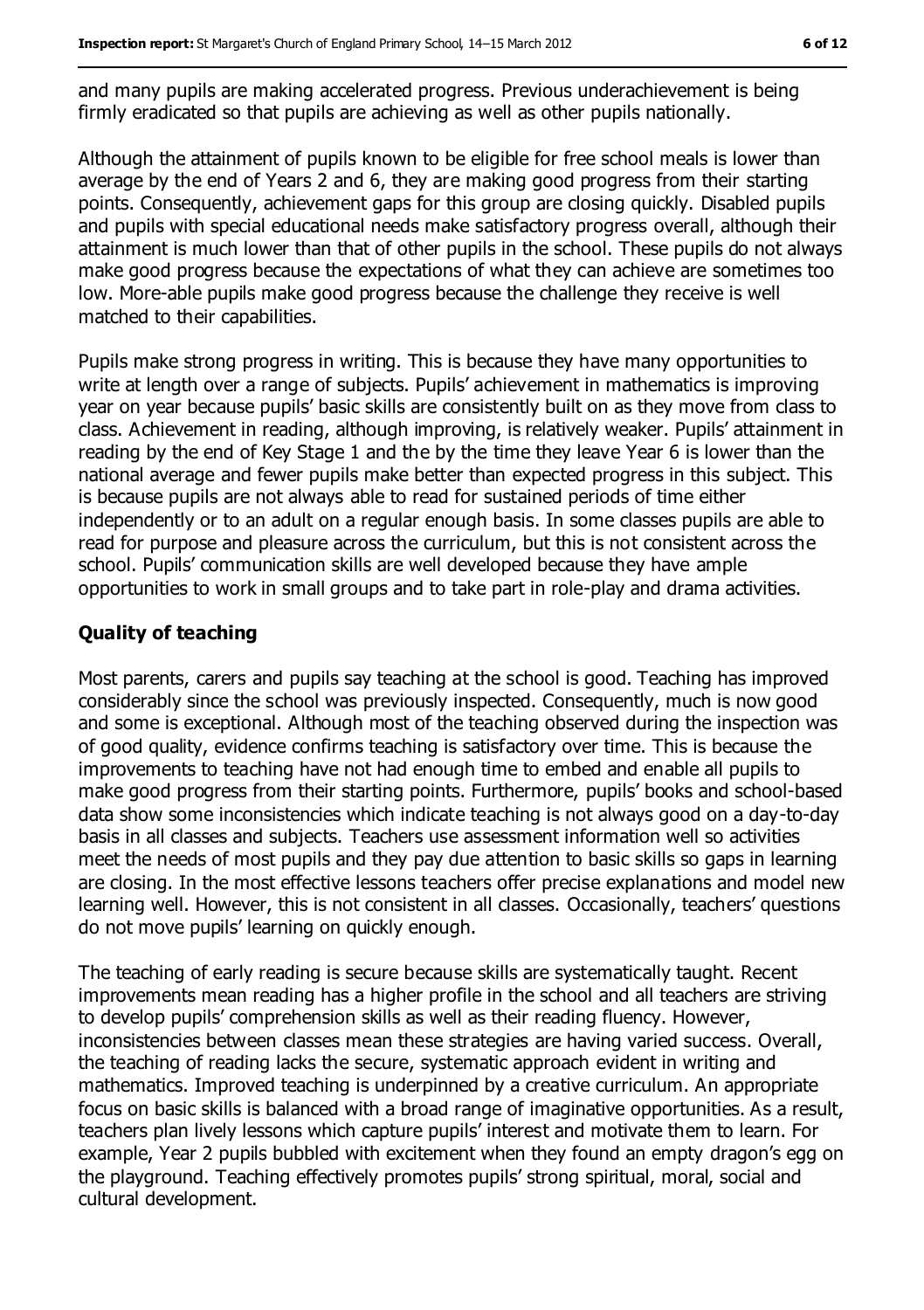Teachers' marking is thorough and celebrates achievement. Pupils know their targets and school strategies such as the 'ice-cream challenge' mean they are eager to reach their goals.

#### **Behaviour and safety of pupils**

'Everyone listens to what you have to say and adults take care of you' is a typical comment from most pupils, who say they feel safe and free from bullying. Pupils say behaviour has improved over time and is mostly good. They know how good behaviour is rewarded and they accept that sanctions for weaker behaviour are applied fairly. They say incidents of bullying have reduced and hardly ever happen. They have confidence in the school's systems to resolve issues. Pupils have a good understanding of different types of bullying. They can explain why homophobic or racist bullying is wrong because they have a strong moral code which is based on valuing differences. The large majority of parents and carers say behaviour in the school is good and bullying is dealt with effectively. School records show behaviour has improved over time. Good links with outside agencies and a consistent approach to managing behaviour have been successful in improving the behaviour of pupils whose circumstances make them more vulnerable.

Pupils have positive attitudes to learning which are effectively developed in the Early Years Foundation Stage and built on as they move through the school. In a lesson on ordering numbers Reception children willingly listened to each other, worked in pairs and took turns. Their good behaviour contributed to their successful learning. This example is typical of pupils' behaviour and attitudes in all classrooms. Consequently, pupils behave well in lessons and around the school and treat adults and each other with respect and consideration.

The overwhelming majority of parents and carers say their child feels safe at school. Pupils have a good understanding of how to manage risk and keep themselves safe, whether this means crossing a busy road, not talking to strangers or using personal computers at home. Pupils' increasing enjoyment of learning is reflected in their above-average attendance.

#### **Leadership and management**

Senior leaders and managers have been relentless in their drive to secure improvement since the previous inspection. The headteacher and deputy headteacher are a cohesive team who effectively promote a clear vision and high aspirations for the school. They are ably supported by increasingly effective middle leaders who make a significant contribution to school improvement by leading whole-school training, providing individual support and checking on the quality of teaching. School development planning is sharply focused on appropriate priorities and professional development is well matched to individual and wholeschool need. The systems to monitor the quality of teaching are of good quality because they are regular and lead to improvements. Teachers' performance is well managed because they receive precise feedback on how to improve their practice and are able to access support and coaching from other staff. The systems to track the achievement of pupils are particularly strong because they identify gaps between groups. This means underachievement is swiftly tackled. This school knows itself well because self-evaluation systems are secure. These strong procedures, coupled with a successful track record since the previous inspection, mean the school has good capacity to improve.

Members of the governing body have increased the levels of challenge they offer senior leaders and managers because they have a good understanding of the school's strengths and weaknesses. Positive relationships with parents and carers are fostered through regular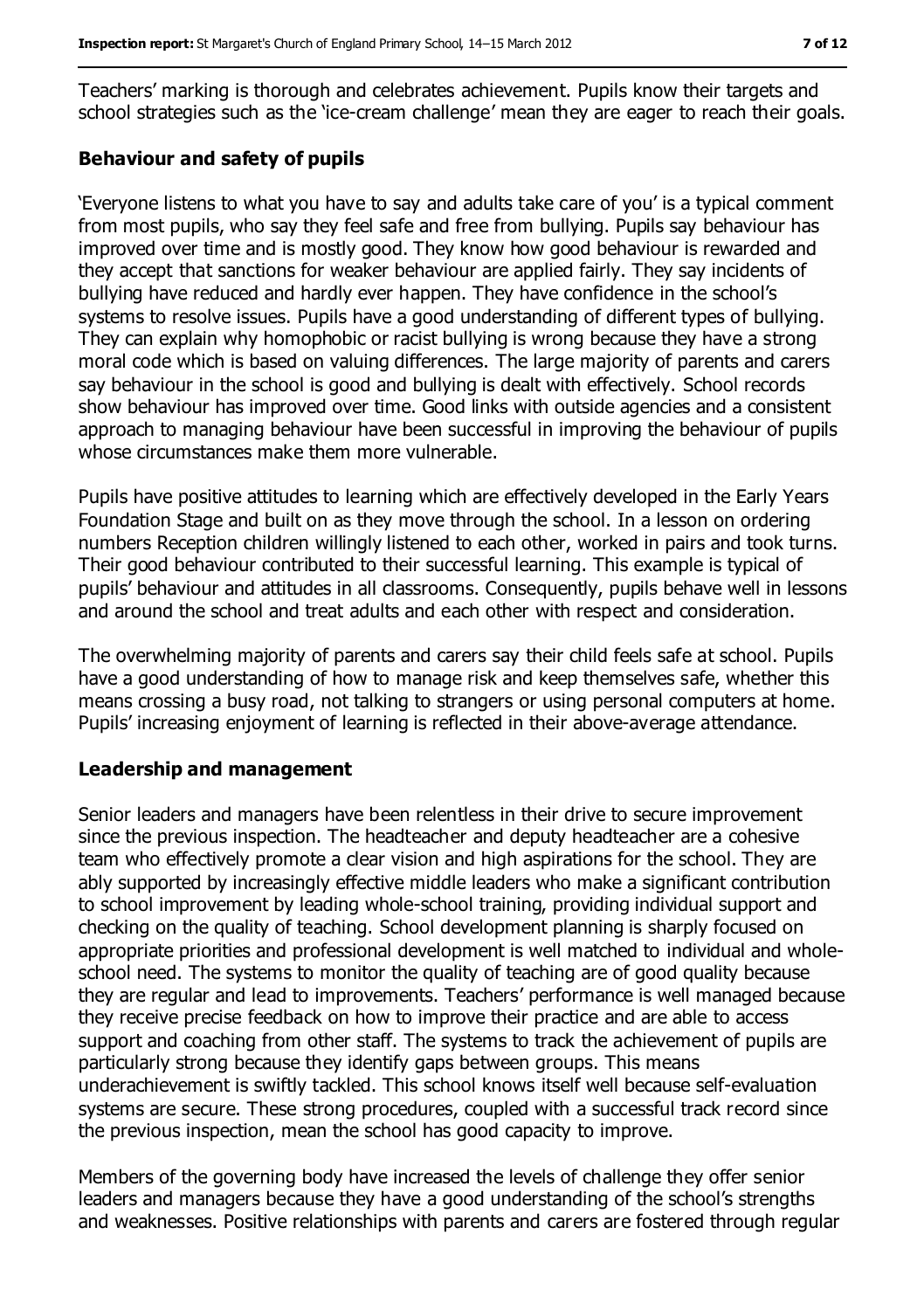newsletters and information about pupils' learning. The overwhelming majority of parents and carers who returned the questionnaire agreed that the school keeps them well informed and listens to their concerns and views. The school's safeguarding procedures meet statutory requirements. The school's provision for equality of opportunity is strong because achievement gaps are narrowing and there are few incidents of harassment.

The curriculum is good because it meets the needs of most pupils and is effectively promoting pupils' enjoyment of learning. Imaginative topics which link subjects together provide good opportunities for pupils to use their skills across the curriculum and gain a deeper understanding of the areas they are learning. The curriculum is enriched by lively displays and role-play areas in all classrooms which help to bring topics alive. Provision for pupils' spiritual, moral, social and cultural development is good because each aspect is interwoven into teaching, curriculum provision and the systems to promote good behaviour. Pupils show respect for different faiths, cultures, sexual orientation and disability because they value individuals. They have a good understanding of diversity in school and further afield. Consequently, they are well prepared to live in modern Britain.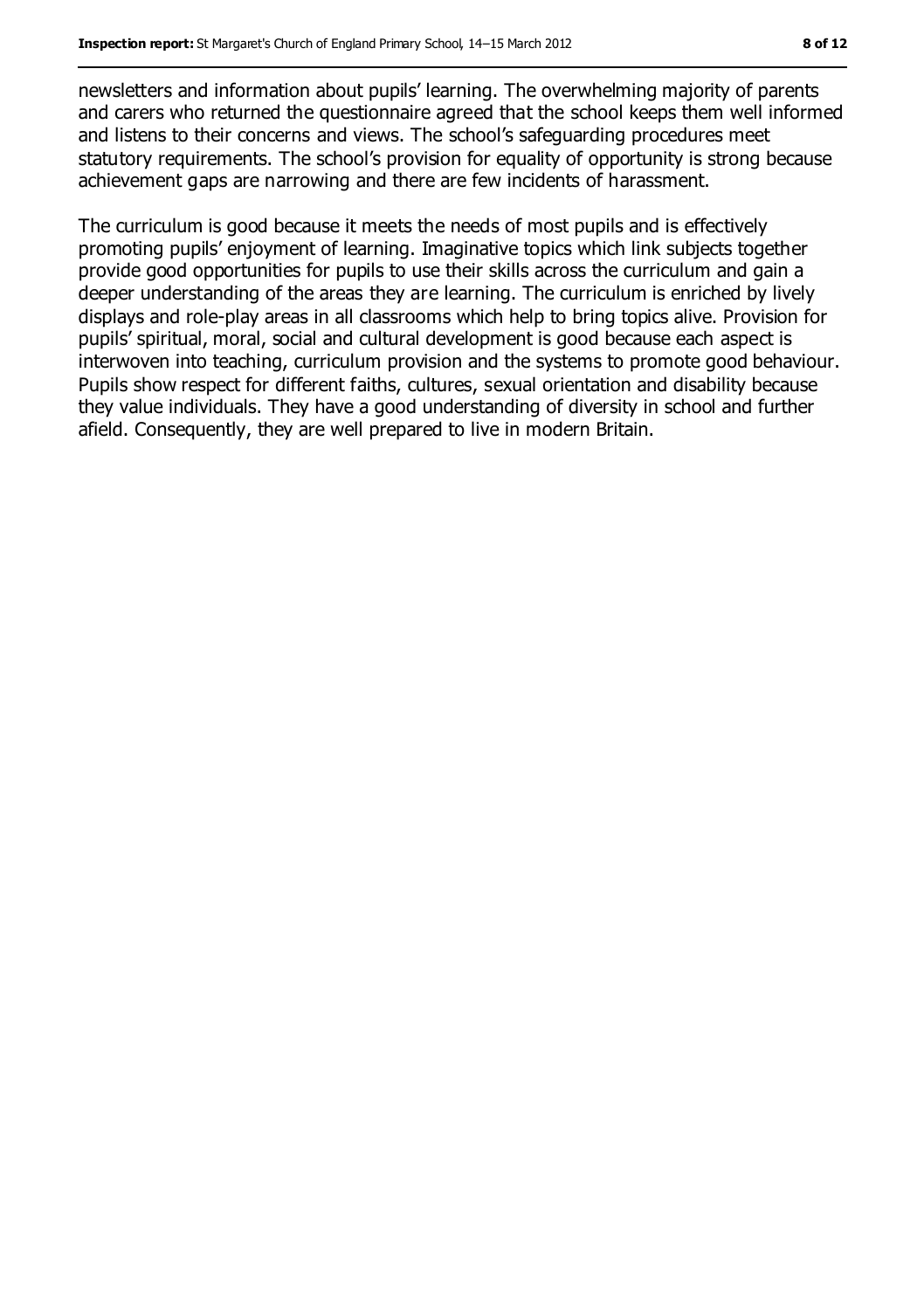# **Glossary**

## **What inspection judgements mean**

| Grade   | <b>Judgement</b> | <b>Description</b>                                                                                                                                                                                                            |
|---------|------------------|-------------------------------------------------------------------------------------------------------------------------------------------------------------------------------------------------------------------------------|
| Grade 1 | Outstanding      | These features are highly effective. An outstanding school<br>provides exceptionally well for all its pupils' needs.                                                                                                          |
| Grade 2 | Good             | These are very positive features of a school. A school that is<br>good is serving its pupils well.                                                                                                                            |
| Grade 3 | Satisfactory     | These features are of reasonable quality. A satisfactory school<br>is providing adequately for its pupils.                                                                                                                    |
| Grade 4 | Inadequate       | These features are not of an acceptable standard. An<br>inadequate school needs to make significant improvement in<br>order to meet the needs of its pupils. Ofsted inspectors will<br>make further visits until it improves. |

### **Overall effectiveness of schools**

|                       | Overall effectiveness judgement (percentage of schools) |      |                     |                   |
|-----------------------|---------------------------------------------------------|------|---------------------|-------------------|
| <b>Type of school</b> | <b>Outstanding</b>                                      | Good | <b>Satisfactory</b> | <b>Inadequate</b> |
| Nursery schools       | 46                                                      | 46   |                     |                   |
| Primary schools       |                                                         | 47   | 40                  |                   |
| Secondary schools     | 14                                                      | 38   | 40                  |                   |
| Special schools       | 28                                                      | 48   | 20                  |                   |
| Pupil referral units  | 15                                                      | 50   | 29                  |                   |
| All schools           |                                                         | 46   | 38                  |                   |

New school inspection arrangements have been introduced from 1 January 2012. This means that inspectors make judgements that were not made previously.

The data in the table above are for the period 1 September 2010 to 31 August 2011 and represent judgements that were made under the school inspection arrangements that were introduced on 1 September 2009. These data are consistent with the latest published official statistics about maintained school inspection outcomes (see www.ofsted.gov.uk).

The sample of schools inspected during 2010/11 was not representative of all schools nationally, as weaker schools are inspected more frequently than good or outstanding schools.

Primary schools include primary academy converters. Secondary schools include secondary academy converters, sponsor-led academies and city technology colleges. Special schools include special academy converters and non-maintained special schools.

Percentages are rounded and do not always add exactly to 100.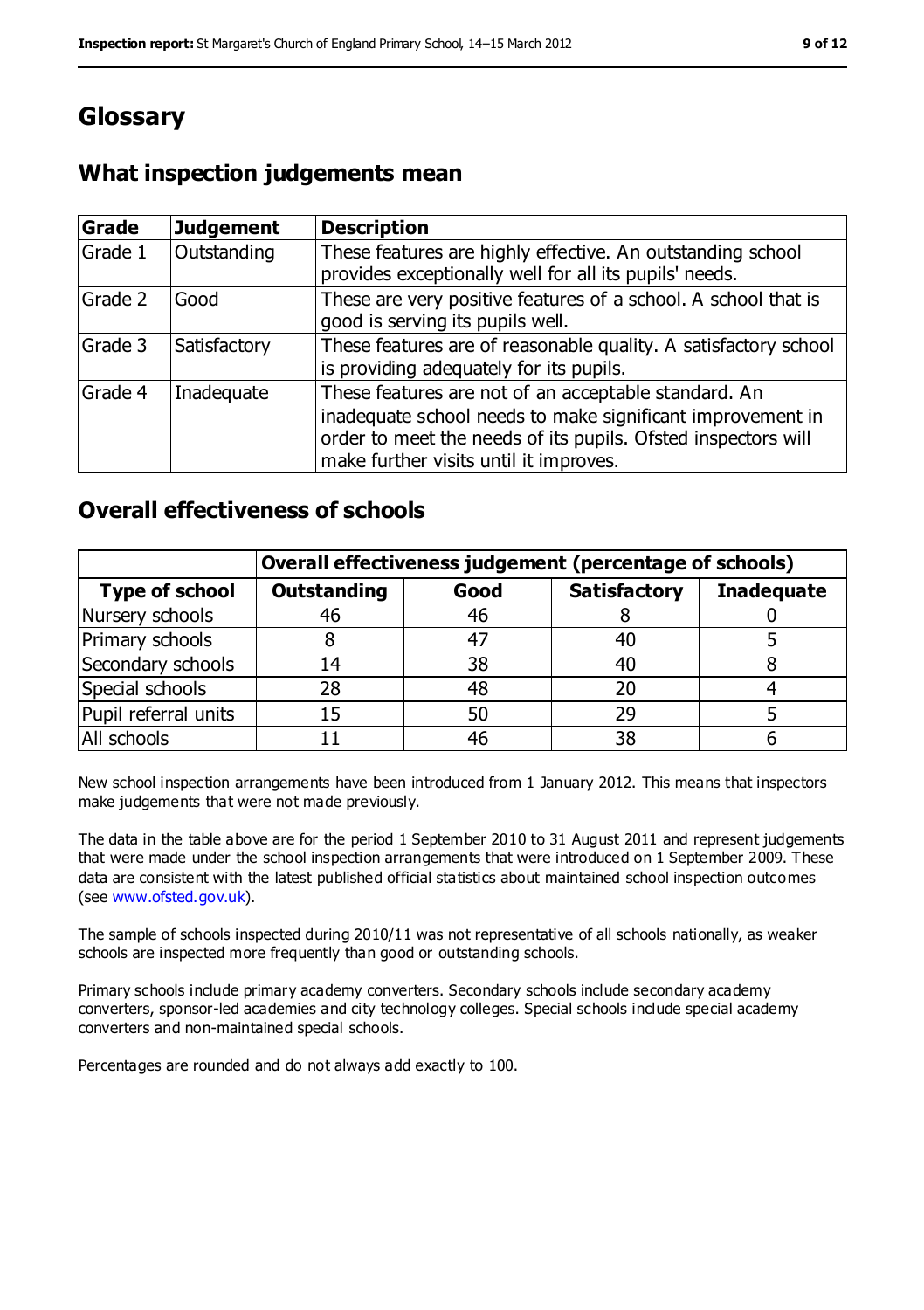# **Common terminology used by inspectors**

| Achievement:                  | the progress and success of a pupil in their learning and<br>development taking account of their attainment.                                                                                                           |
|-------------------------------|------------------------------------------------------------------------------------------------------------------------------------------------------------------------------------------------------------------------|
| Attainment:                   | the standard of the pupils' work shown by test and<br>examination results and in lessons.                                                                                                                              |
| Behaviour                     | how well pupils behave in lessons, with emphasis on their<br>attitude to learning. Pupils' punctuality to lessons and their<br>conduct around the school.                                                              |
| Capacity to improve:          | the proven ability of the school to continue improving based<br>on its self-evaluation and what the school has accomplished<br>so far and on the quality of its systems to maintain<br>improvement.                    |
| Leadership and<br>management: | the contribution of all the staff with responsibilities, not just<br>the governors and headteacher, to identifying priorities,<br>directing and motivating staff and running the school.                               |
| Learning:                     | how well pupils acquire knowledge, develop their<br>understanding, learn and practise skills and are developing<br>their competence as learners.                                                                       |
| Overall effectiveness:        | inspectors form a judgement on a school's overall<br>effectiveness based on the findings from their inspection of<br>the school.                                                                                       |
| Progress:                     | the rate at which pupils are learning in lessons and over<br>longer periods of time. It is often measured by comparing<br>the pupils' attainment at the end of a key stage with their<br>attainment when they started. |
| Safety                        | how safe pupils are in school, including in lessons; and their<br>understanding of risks. Pupils' freedom from bullying and<br>harassment. How well the school promotes safety, for<br>example e-learning.             |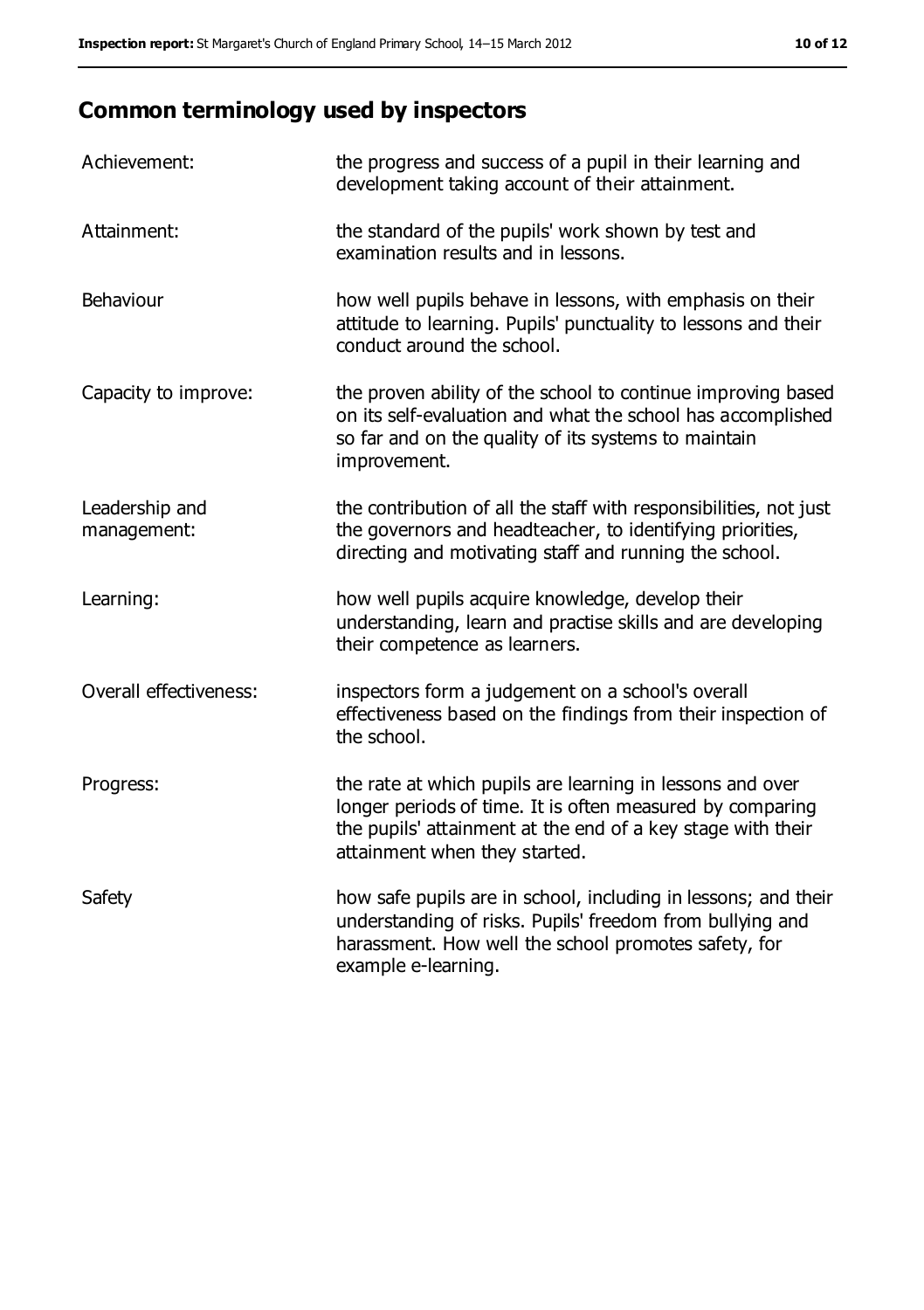#### **This letter is provided for the school, parents and carers to share with their children. It describes Ofsted's main findings from the inspection of their school.**



16 March 2012

Dear Pupils

#### **Inspection of St Margaret's Church of England Primary School, Heywood OL10 3RD**

It was lovely to see how much your school has improved since the previous time it was inspected. We are very sorry we did not manage to visit when you were having your ice-cream party! Thank you for being so friendly and willing to talk to us. You had lots of great things to say and we could see that you are very proud of your school.

We consider St Margaret's to be a satisfactory and improving school. These are the main things we found out during the inspection.

- You are enthusiastic learners and you are keen to work hard and try to do your best. You are very good at working on your own and with other pupils.
- You make satisfactory progress over time although your attainment is still below average by the time you leave Year 6. Your achievement is improving quickly because many of you are making good progress.
- Your attendance is above average and you are punctual to lessons. Well done!
- Your teachers are good at making your learning fun and interesting.
- You know how the school expects you to behave and believe most pupils behave well most of the time. You are polite and respectful, so behaviour in classes and around the school is good on a day-to-day basis and over time.
- You feel safe and think bullying rarely happens. You think adults are very good at sorting out problems in a calm way.

To get even better we have asked the people in charge of your school to make sure all teaching matches the very best in the school. We have also asked them to continue to raise your achievement, particularly in reading, by giving you more opportunities to read alone and with an adult across different subjects. It was a pleasure to meet you. Please accept our very best wishes for the future.

Yours sincerely

Joanne Olsson Her Majesty's Inspector